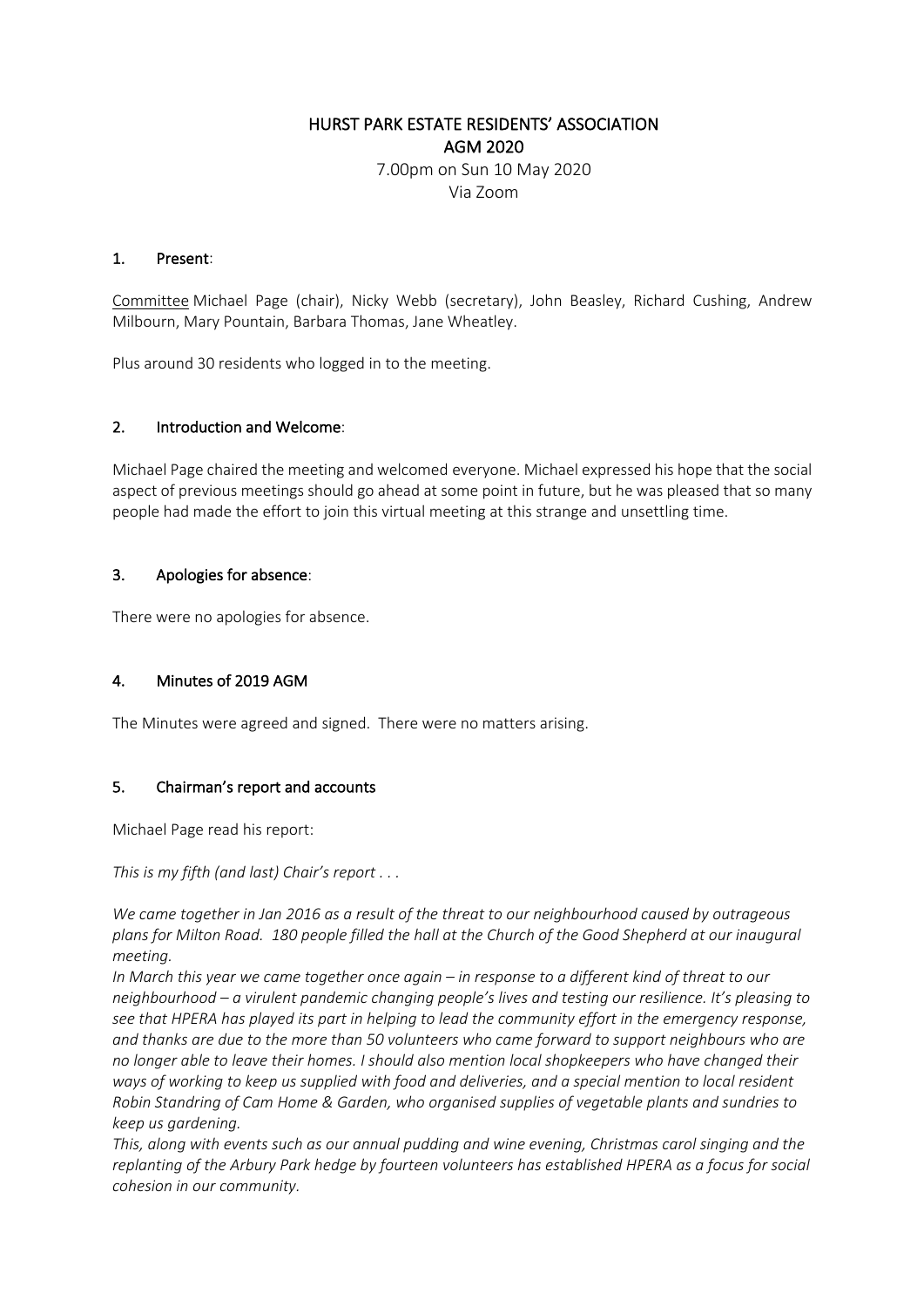*However HPERA's other role as a watchdog and pressure group remains undiminished. During last year we:*

- *made representations at City and County Council committee meetings, maintained a seat on the Local Liaison Forum at the Greater Cambridge Partnership and were observers at the Citizens' Assembly process*
- *continued to support the Federation of Cambridge RAs (FeCRA) in promoting the interests of residents across city in dealing with the challenges of growth, transport and densification*
- *successfully overcame institutional opposition and inertia to get the Arbury Play Park hedge re-planted alongside the new cycle path*
- *took part in early consultation meetings regarding a new high-rise development for up to 18,000 people on the site of the water treatment plant at Cambridge North*
- *carried out parking surveys and met on numerous occasions with City and County Councillors of both parties and with other resident groups in an attempt to mitigate the parking congestion crisis. But our efforts on this are now on hold thanks to a bizarre decision by the County Council to suspend all work on parking schemes for 12 months.*
- *secured environmental improvements such as additional street lighting, repairs to the planters and improvements to the cycle way between Highworth Avenue and Leys Road, yellow lines at street corners, and the provision of an estate notice-board (on the way we hope)*
- *kept an eye on planning applications which might have an impact on the character and infrastructure of our neighbourhood*

*However, there is still much unfinished business. The new Local Plan is being put together and will affect us all, particularly in relation to issues such as local responses to climate change, the growth agenda, our water supply. A huge new high-rise development with up to 8000 homes is planned for Cambridge North, and we will all be affected by parking congestion, walking and cycling safety, and plans for the CAM Metro.* 

*We are now faced by a new threat to local democracy posed by a County Council that seems ever more detached from the interests of city dwellers. The seat of county democracy is being moved from Cambridge to Alconbury so that Shire Hall can be redeveloped by Brookgate Ltd, and the County Council is poised to push through the abolition of our local highways committee (CJAC) which means that all decisions will be delegated to county officers or taken by county councillors - the majority of whom live far from the city. If you have not already done so, I urge you to sign the petition which is featured on the home page of our website.*

*So, as you can see there will be plenty for our Association to scrutinise in the coming weeks, months and years.*

*It has been a pleasure to be your Chair for the last 4½ years, and I would like to thank all committee members past and present for their hard work and support. We have achieved a lot, not least the remodelling of the Milton Road project using our own design concept developed in collaboration with Camcycle and Milton Road Residents' Association. This was accomplished against all the odds and in the face of stunned opposition from old-school highways officers and consultants. My only disappointment is that successive changes to the construction schedule mean that our efforts won't bear fruit for some time to come, and in the meantime we will still have to put up with poor pavements and running repairs to pot-holes.*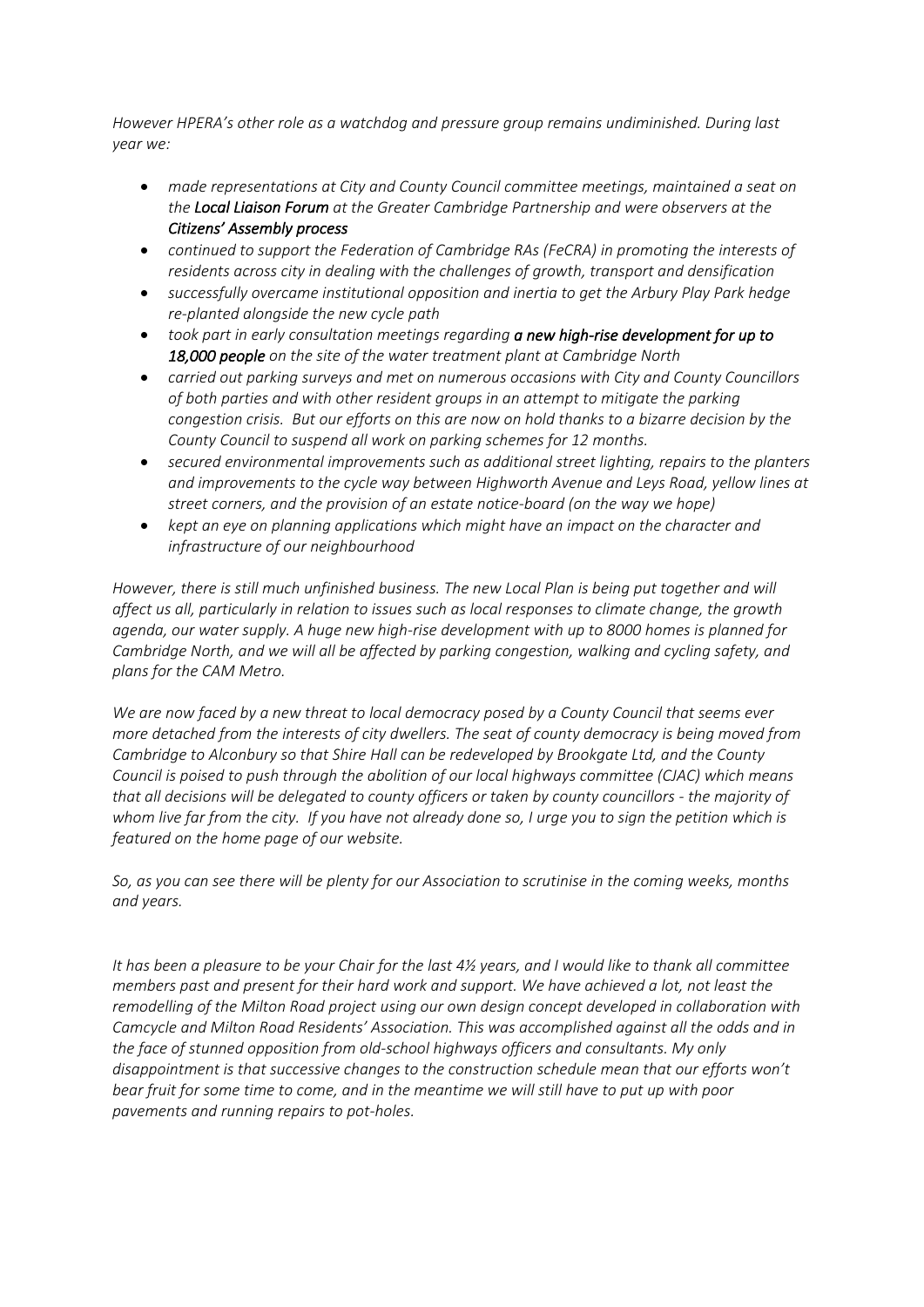*We will need to continue our support for the community during the Covid crisis, but I'm looking forward to the day when we can return to more normal social activities and, for example, enjoy a proper street party!*

## 6. Q @ A

Nicky Webb opened the meeting to Questions.

- John Latham began by expressing thanks to current and past committee members for all their hard work, especially to outgoing chairman Michael Page and asked what hobbies he intended taking up to fill his time (A: painting and drawing!). He commented that the underhand abolition of the CJAC committee was absolutely undemocratic and would impair local democracy.
- Steve Bunkhall also expressed his thanks to MP, and commented that the petition re the abolition of CJAC closes this evening.
- Richard Cushing commented that our county councillors represent such large areas that they often don't have intimate knowledge of their constituencies.
- Graham Cox also thanked Mike and asked whether, in view of the way in which the decision had been made to abolish CJAC, anyone had any confidence that a petition would influence the Council. He suggested that direct action might have more impact.
- MP responded that given the lock-down it was difficult to see how direct action might work, but it would be worth further thought. MP thought it would be necessary to work with FeCRA or other Residents' Associations, but there seemed little appetite for this from FeCRA. At the moment almost impossible to challenge decisions such as this because all meetings are online and while members of the public can observer, they are not able to speak.
- Mary Pountain proposed a vote of thanks to MPa, and presented him with a (non-virtual) bottle of wine as a token. She paid tribute to Michael's tenacity, good humour and attention to details. Attendees joined her in applauding Michael.
- Steve Bunkhall added that attendees might wish to email the leader of the council about the decision.

## 7. Accounts

Treasurer John Beasley presented HPERA's accounts for the year ended 31 December 2019.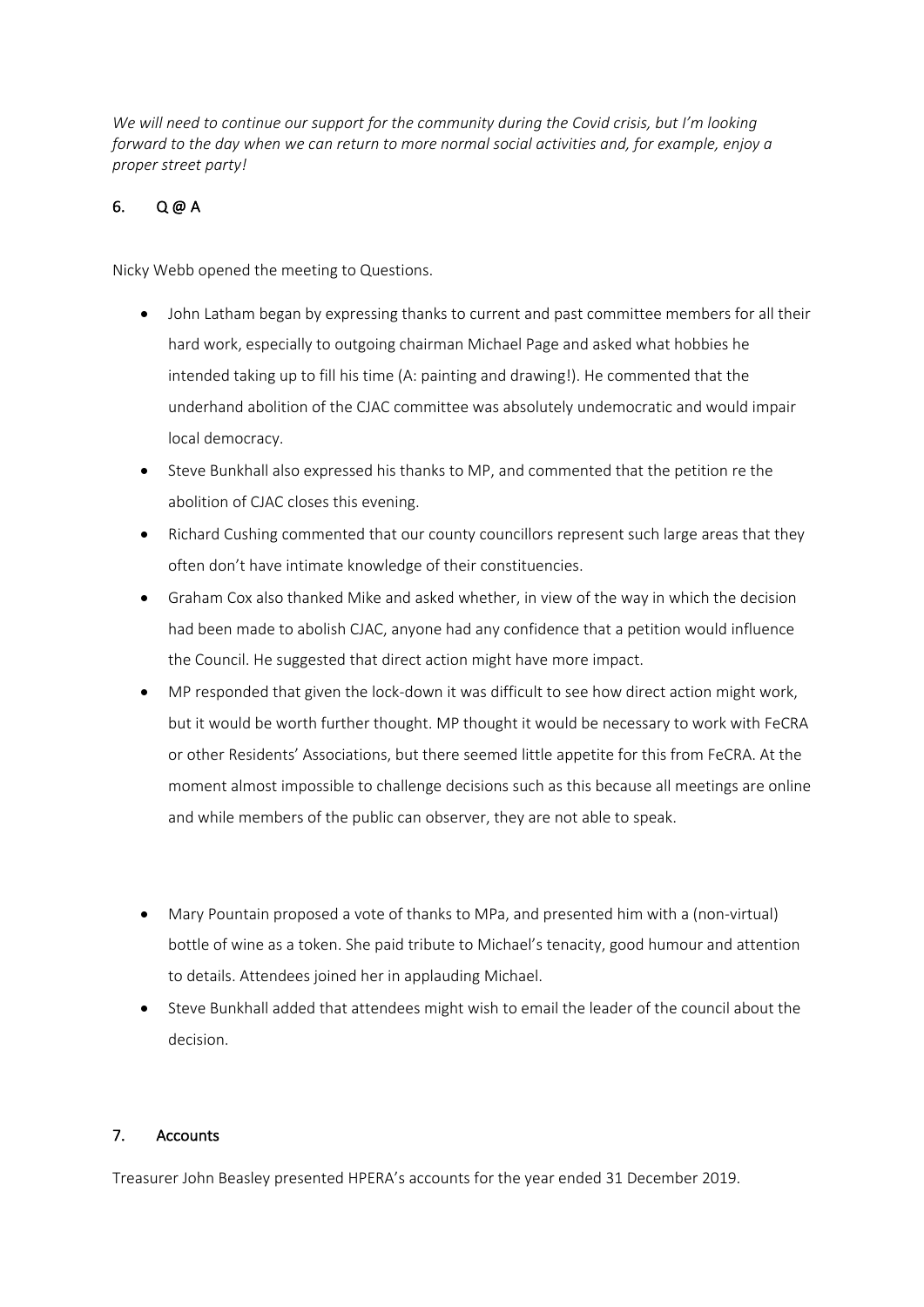Income was attributed entirely to donations from local residents, mostly taken during the last AGM event. Special thanks are due to Cam Home and Garden which donated £55 to HPERA, derived from the sales on the day of their excellent plants.

| Income & Expenditure             | 1 January – 31 December 2019 |          |        |          |
|----------------------------------|------------------------------|----------|--------|----------|
|                                  | 2019                         |          | 2018   |          |
| Income                           | £                            | £        | £      | f        |
| Donations                        | 267.50                       |          | 319.13 |          |
| Total Income                     |                              | 267.50   |        | 319.13   |
| Expenditure                      |                              |          |        |          |
| Room & Refreshments              | 109.87                       |          | 91.08  |          |
| <b>Printing &amp; Stationery</b> | 129.00                       |          | 247.58 |          |
| <b>Total Expenditure</b>         |                              | (238.87) |        | (338.66) |
| Balance – Current year           |                              | 28.63    |        | (19.53)  |
| <b>Balance Brought Forward</b>   |                              | 468.80   |        | 488.33   |
| <b>Balance Carried Forward</b>   |                              | 497.43   |        | 468.80   |

2020 Expenditure to-date:

Since 1<sup>st</sup> January 2020, total expenditure (on printing costs and the domain name renewal) amounts to £147.98, so the net cash reserve of HPERA at the date of this report amounts to: £349.45.

The Association has no membership fee, and relies upon donations for income. It will be seen that expenditure is roughly matched by income, and the Association has sufficient reserves to absorb fluctuations. From the outset, the Association has operated a Community current account with Barclays Bank plc. Most transactions are made on-line, with expenditure authorised by any two of the signatories. The signatories (of which there are 4) are able to inspect the bank transactions at any time by logging in to the account. No overdraft facility is sought.

Prepared by John Beasley, Treasurer, 21st April 2020.

## 8. Election of committee for 2020-2021

Richard Cushing is standing down and ideally should be replaced by another resident from Highworth Avenue.

Nicky Webb proposed that Highworth Avenue resident Sophie Musson join the committee. Seconded by Richard Cushing. Attenders at the meeting were invited to vote and Sophie was unanimously elected.

Jim Smith proposed that all remaining committee members be re-elected en-bloc. The proposal was seconded by John Latham. The meeting voted unanimously to re-elect the entire committee.

In accordance with the 4-year rule in our constitution, Michael Page is standing down as Chair but is content to continue to serve on the committee. The committee recommended that Andrew Milbourn should take Michael's place. Proposed by Michael Page and seconded by Mary Pountain. The meeting voted unanimously that Andrew Milbourn be invited to chair the committee.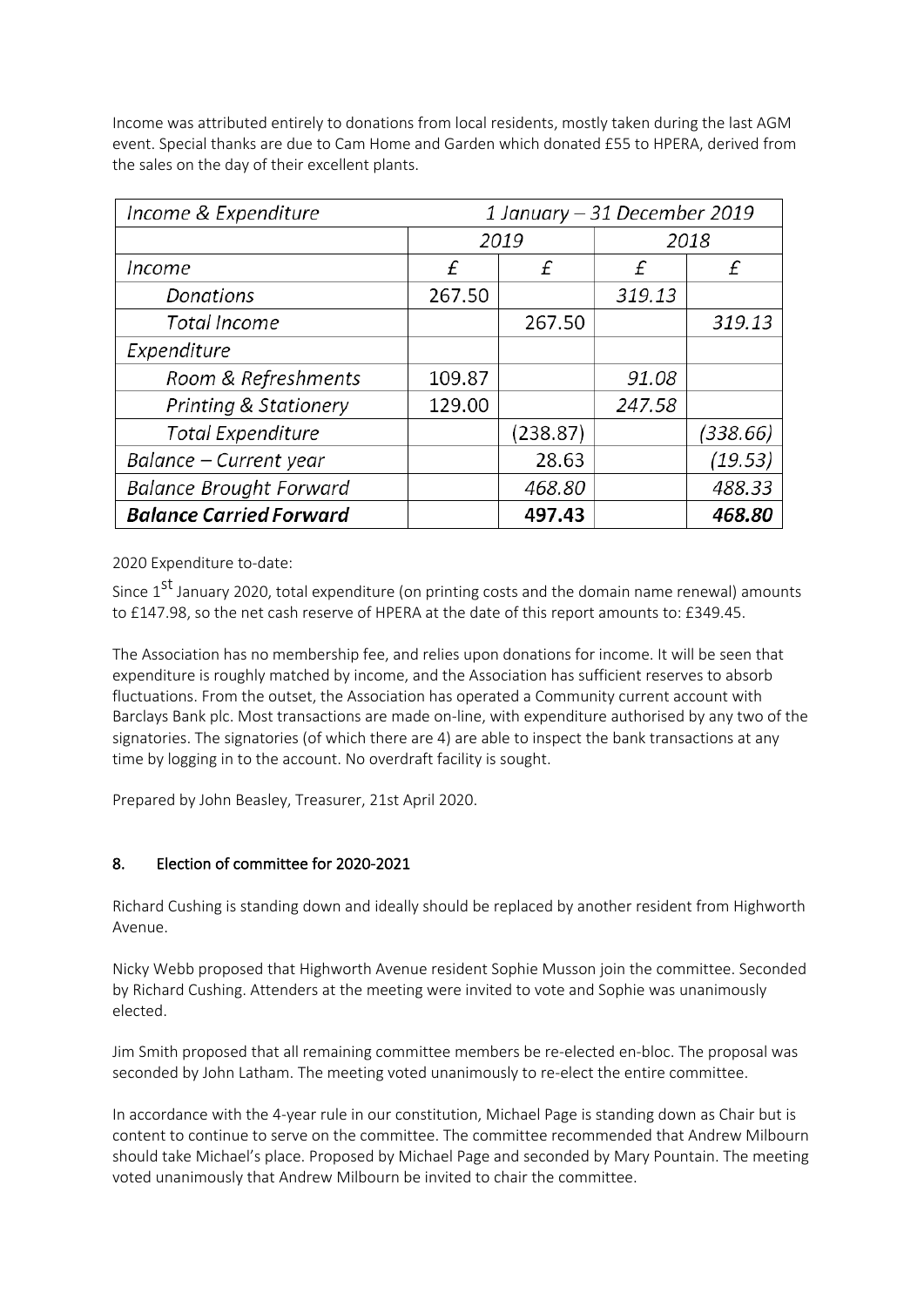Mary Pountain proposed a vote of thanks to Michael Page for all his work as Chairman over the past 4 years. All those present agreed.

The committee now comprises:

Andrew Milbourn (Chair), Nicky Webb (secretary), John Beasley (treasurer), Sophie Musson, Michael Page, Mary Pountain, Barbara Thomas, Jane Wheatley.

Hilary Goy resigned in the course of the year.

## 9. Public Meetings

(now to be held as online meetings)

- 19/05 County Council 10.30am
- 26/05 County Highways & Infrast. Committee
- 28/05 City Council 11.00am
- 03/06 Combined Authority Board 10.30
- 04/06 GCP Joint Assembly 14.00
- 09/06 Joint Area Committee CJAC 16.30
- 11/06 North Area Committee 18.30
- 16/06 County Highways & Infrast. Committee
- 25/06 GCP Executive Board 16.00
- 30/06 County Constitution & Ethics Committee

Michael Page also shared a slide explaining which local government bodies have responsibility for spatial and transport planning. Whilst the budget figures are out of date, it is a useful graphic: